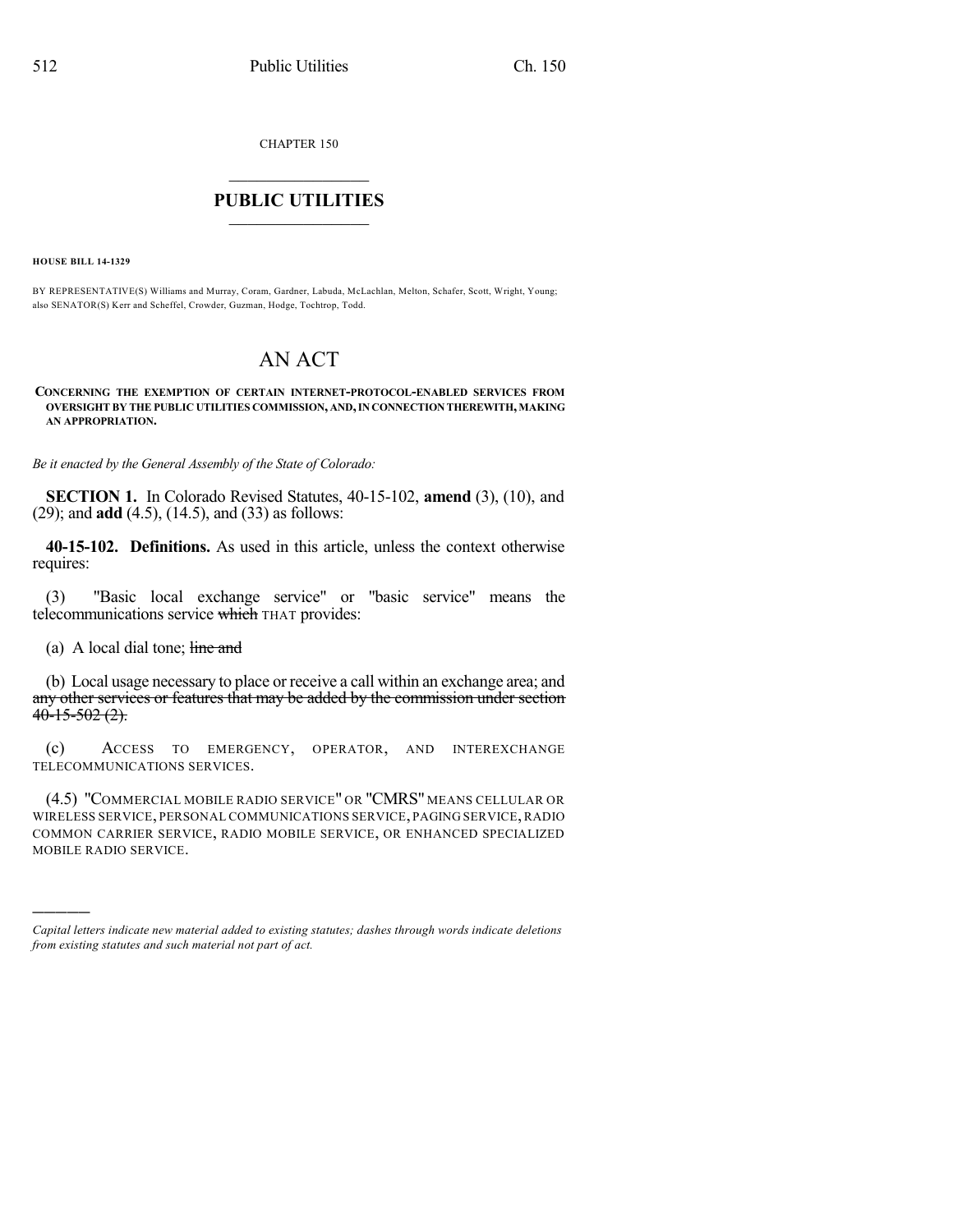(10) "Informational INFORMATION services" means nonstandard services provided to customers by means of personnel and facilities which include personalized intercept, synthesized voice messages, specialized bill services, and personalized number services has the same meaning as set forth in 47 U.S.C. sec. 153.

(14.5) "INTERNET-PROTOCOL-ENABLED SERVICE" OR "IP-ENABLED SERVICE" MEANS A SERVICE, FUNCTIONALITY, OR APPLICATION, OTHER THAN VOICE-OVER-INTERNET PROTOCOL,THAT USES INTERNET PROTOCOL OR A SUCCESSOR PROTOCOL AND ENABLES AN END USER TO SEND OR RECEIVE A VOICE, DATA, OR VIDEO COMMUNICATION IN INTERNET PROTOCOL FORMAT OR A SUCCESSOR FORMAT, UTILIZING A BROADBAND CONNECTION AT THE END USER'S LOCATION.

(29) "Telecommunications service" AND "TELECOMMUNICATIONS" means the electronic or optical transmission of information between separate points by prearranged means HAVE THE SAME MEANING AS SET FORTH IN 47 U.S.C. SEC. 153.

(33) "VOICE-OVER-INTERNET PROTOCOL SERVICE" OR "VOIP SERVICE" MEANS A SERVICE THAT:

(a) ENABLES REAL-TIME,TWO-WAY VOICE COMMUNICATIONS ORIGINATING FROM OR TERMINATING AT A USER'S LOCATION IN INTERNET PROTOCOL OR A SUCCESSOR PROTOCOL;

(b) UTILIZES A BROADBAND CONNECTION FROM THE USER'S LOCATION; AND

(c) PERMITS A USER TO GENERALLY RECEIVE CALLS THAT ORIGINATE ON THE PUBLIC SWITCHED TELEPHONE NETWORK AND TO TERMINATE CALLS TO THE PUBLIC SWITCHED TELEPHONE NETWORK.

**SECTION 2.** In Colorado Revised Statutes, 40-15-301, **amend** (2) as follows:

**40-15-301. Regulation by the commission.** (2) The following telecommunications products, services, and providers are SWITCHED ACCESS IS declared to be initially subject to regulation pursuant to UNDER this part 3, SUBJECT TO SECTION 40-15-307. and subject to potential deregulation under section  $40 - 15 - 305$ :

(a) Advanced features offered and provided to residential customers and nonresidential customers with no more than five lines;

(b) Premium services except as provided in section  $40-15-401(1)(f)$ ,  $(1)(g)$ ,  $(1)$  $(h),$  and  $(1)$   $(i);$ 

(c) InterLATA toll;

(d) IntraLATA toll, subject to the provisions of section 40-15-306;

(e) Switched access, subject to the provisions of section 40-15-307;

(f) Private line service with a capacity of less than twenty-four voice grade circuits;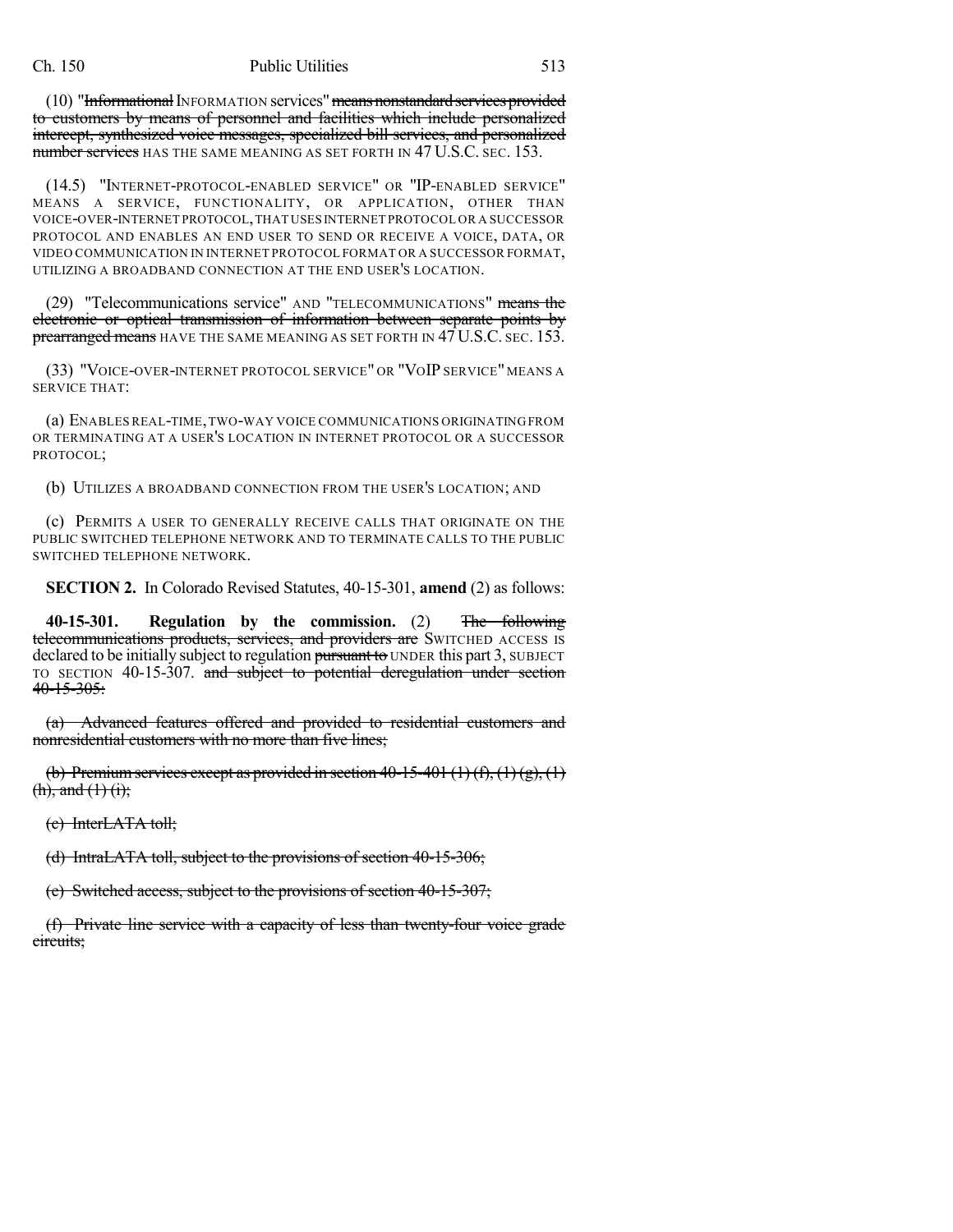(g) Nonoptional operator services.

**SECTION 3.** In Colorado Revised Statutes, 40-15-401, **amend** (1) (c), (1) (i), (1) (k), and (1) (p); **repeal** (1) (d); and **add** (1) (q), (1) (r), (1) (s), (1) (t), (2), (3),  $(4)$ , and  $(5)$  as follows:

**40-15-401. Services, products, and providers exempt from regulation definition.** (1) The following products, services, and providers are exempt from regulation under this article or under the "Public Utilities Law" of the state of Colorado:

(c) COMMERCIAL mobile radio service SERVICES;

(d) Radio paging service;

(i) Informational INFORMATION services;

(k) Advanced features; offered and provided to nonresidential customers with more than five lines;

(p) Retail directory assistance;

(q) INTERNET-PROTOCOL-ENABLED SERVICES;

(r) VOICE-OVER-INTERNET PROTOCOL SERVICE;

(s) INTERLATA TOLL, EXCEPT WITH RESPECT TO INTEREXCHANGE CARRIER REGISTRATION UNDER SECTION 40-15-302.5, COMPLAINTS OF UNAUTHORIZED CHARGES ON A SUBSCRIBER'S BILL, OR COMPLAINTS OF CHANGING A SUBSCRIBER'S SERVICE WITHOUT HIS OR HER CONSENT; AND

(t) INTRALATA TOLL, EXCEPT WITH RESPECT TO INTEREXCHANGE CARRIER REGISTRATION UNDER SECTION 40-15-302.5, COMPLAINTS OF UNAUTHORIZED CHARGES ON A SUBSCRIBER'S BILL, OR COMPLAINTS OF CHANGING A SUBSCRIBER'S SERVICE WITHOUT HIS OR HER CONSENT.

(2) NOTHING IN THIS SECTION AFFECTS, MODIFIES, OR EXPANDS:

(a) AN ENTITY'S OBLIGATIONS UNDER SECTIONS 251 AND 252 OF THE FEDERAL "COMMUNICATIONS ACT OF 1934", AS AMENDED, AND CODIFIED IN 47U.S.C. SECS. 251 AND 252;

(b) ANY COMMISSION AUTHORITY OVER WHOLESALE TELECOMMUNICATIONS RATES, SERVICES, AGREEMENTS, PROVIDERS, OR TARIFFS;

(c) ANY COMMISSION AUTHORITY ADDRESSING OR AFFECTING THE RESOLUTION OF DISPUTES REGARDING INTERCARRIER COMPENSATION; OR

(d) THE REQUIREMENTS FOR THE RECEIPT OF STATE OR FEDERAL FINANCIAL ASSISTANCE THROUGH A HIGH COST SUPPORT MECHANISM.